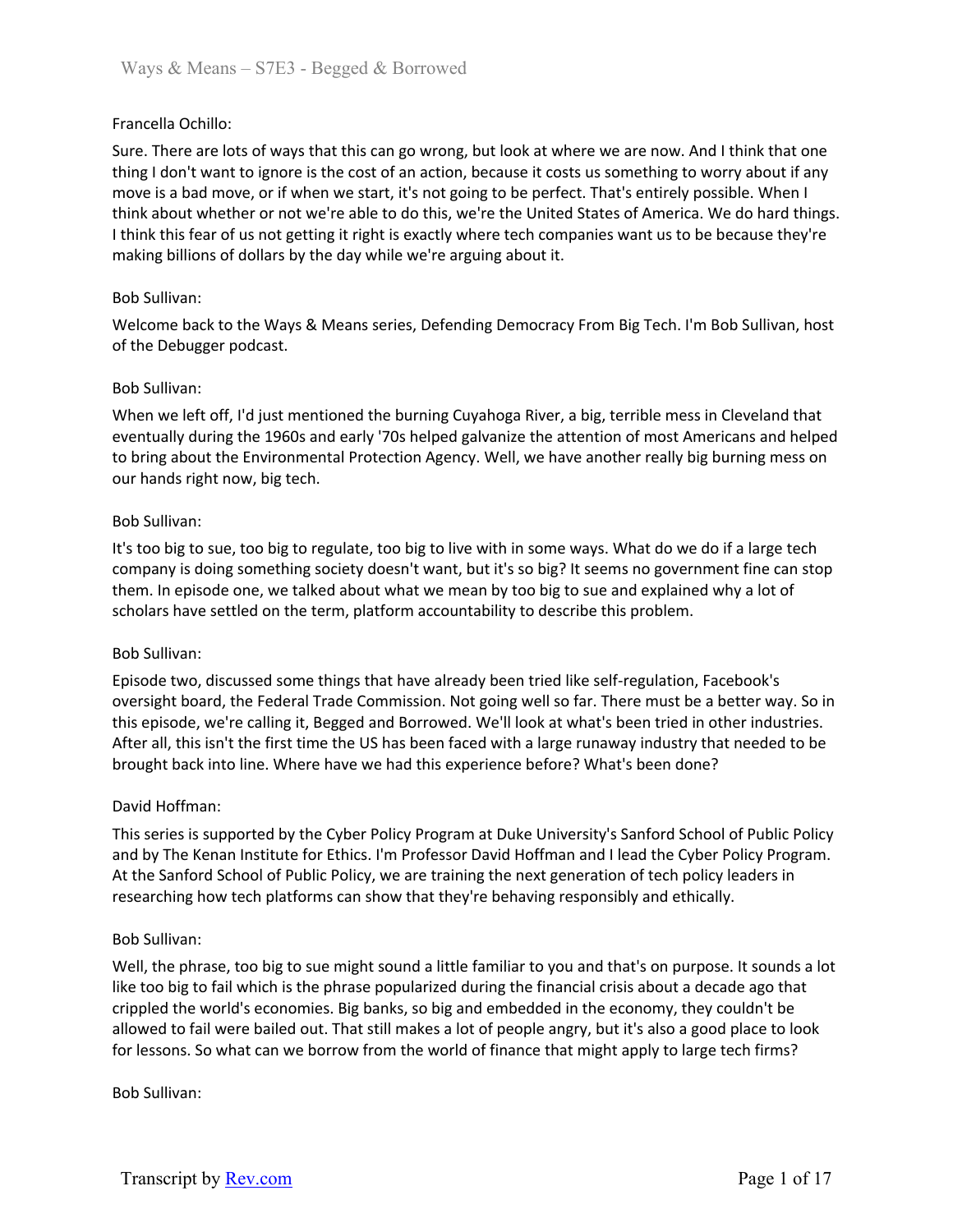It's a good place to start, especially because one of the biggest outcomes from the efforts to reign in big banks after the financial collapse was the creation of a new federal agency, the Consumer Financial Protection Bureau. Some lingering political bickering aside, the CFPB is generally regarded as a success, certainly in giving ordinary consumers a stronger voice in their conflicts with big banks.

## Bob Sullivan:

Rory Van Loo, now a Boston University law professor was there at the beginning and helped make a lot of the foundational choices at the CFPB. So let's begin with a new concept for many, certainly in Silicon Valley monitoring.

# Rory Van Loo:

Yeah. One of the interesting things about that experience at the Consumer Financial Protection Bureau is how much of a paradigm shift people had to undergo to get to the right place. So at the agency at the CFPB when we were starting out, there were really two very different models out there for how the agency could have been designed. We could have done it like the FTC, the Federal Trade Commission is designed largely based on enforcement lawyers going in using court ordered subpoenas and the like to collect information and bringing lawsuits or settlements with the shadow threat of a lawsuit.

## Rory Van Loo:

That's one model out there. And then the other model was the bank regulatory model, the Office of the Comptroller of the Currency, the FDIC, and these other banking regulators who really don't rely on lawyers very much at all. Instead, they have examiners who go in regularly collect information. I describe it to my students sometimes as they have x-ray vision to see what's going on. And then they try to work with banks and other financial institutions to correct any wrongdoing. And the CFPB really brought both those worlds together for a hybrid model.

## Bob Sullivan:

Government examiners and workers side by side, Uncle Sam, looking over an accountant's shoulder. That sounds uncomfortable for everyone. And it was at first. Now, if I remember correctly, banks were really happy to have CFPB examiners start visiting their offices, right?

## Rory Van Loo:

I'm not sure how much that was a joke, but if it's a joke, it's spot on overall. But there is an element of truth to what you just said, perhaps counterintuitively. And that is that the bank's much preferred CFPB examiners to CFPB lawyers. And in fact, when the CFPB came out with an early idea to bring enforcement lawyers along on their examinations, the banking industry was in an uproar and they were very unhappy.

## Rory Van Loo:

So in a certain sense when the CFPB then moved on to a model where they would mostly only send examiners in without the enforcement lawyers, yes, the banks were actually happy to see the CFPB examiners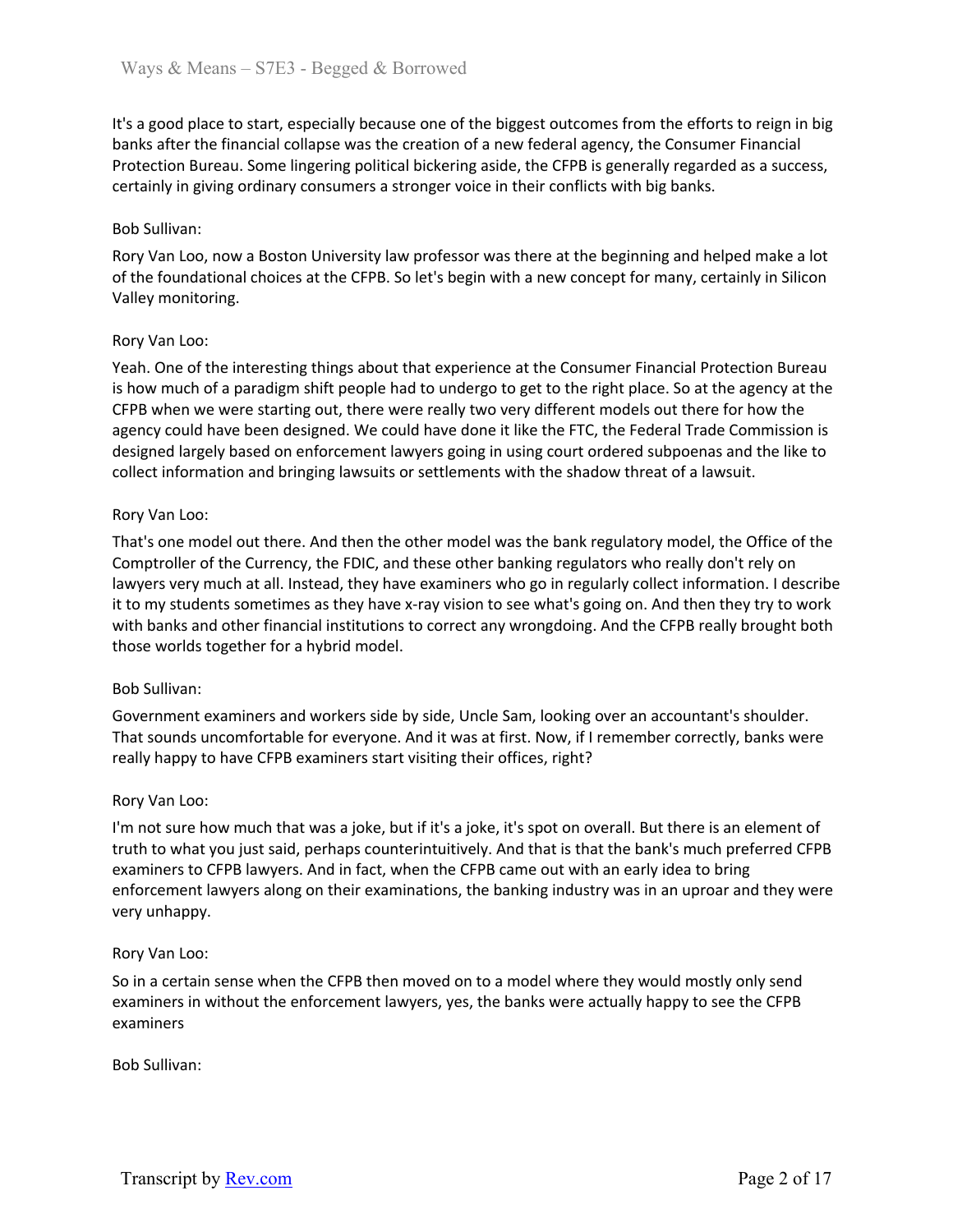Happy is probably overstating it, but the ability to make quiet course corrections during routine examinations, rather than wait until things are really off the rails and face a lawsuit that is indeed an improvement for everyone, for banks, for the consumers. Banking regulators, for example, have a tool they use called a stress test. It's an exercise, but dress rehearsal, if you will. Much better to fix your mistakes during a rehearsal than during a live performance.

## Rory Van Loo:

So the Federal Reserve has the authority to impose stress tests on large banks, which means that they go in and say, "Okay, if there was a major recession, would you be able to withstand that recession and still pay your customers money back and thus avoid, potentially bring the country into financial crisis. If a large bank fails, it can cause a domino effect that brings down the economy.

## Rory Van Loo:

So the idea of a stress test is to probe almost these dire circumstances. And you can imagine a world in which Facebook is stress tested for an election or election integrity or misinformation being widespread. And Facebook would be asked to develop plans, hypothetical plans for how it would respond in certain situations. That's one example of looking at a regulatory tool in other areas asking how it might apply to big tech.

# Bob Sullivan:

One big benefit to this model, examiners overtime, develop expertise in a field that help them make better choices. A fair criticism of current government regulators is that they often don't know what they're getting into when they barge into a big tech company with a lawsuit. They just don't have the technology expertise. Monitors, thanks to these ongoing relationships would be in a better position. But there's an obvious potential flaw to this examiner model. It's probably already on your mind, the idea that government employees assigned to tech companies might get too cozy with them. They'd be captured. I asked Van Loo about that.

## Bob Sullivan:

I do think this arm of any proposal for big tech has to answer to that skeptic system. So how would you do that?

## Rory Van Loo:

I'd have two answers. First, I'd just highlight that the OCC and all of those bank regulators were so dependent on examiners that it's been described to me in some of the interviews I've done with people in those agencies as the lawyers worked for the examiners, and the lawyers only became involved in the process when the examiners said so. At the CFPB and in a well-designed agency, the lawyers can have a lot more freedom to become involved when necessary.

## Rory Van Loo:

So I think actually both of these groups, both the lawyers and the examiners can be seen as providing a certain check on the other. So the examiners help to provide information and maybe a conduit for working with industry to solve problems. And then the lawyers can serve as a check on excess comfort and coziness and capture of the examiners.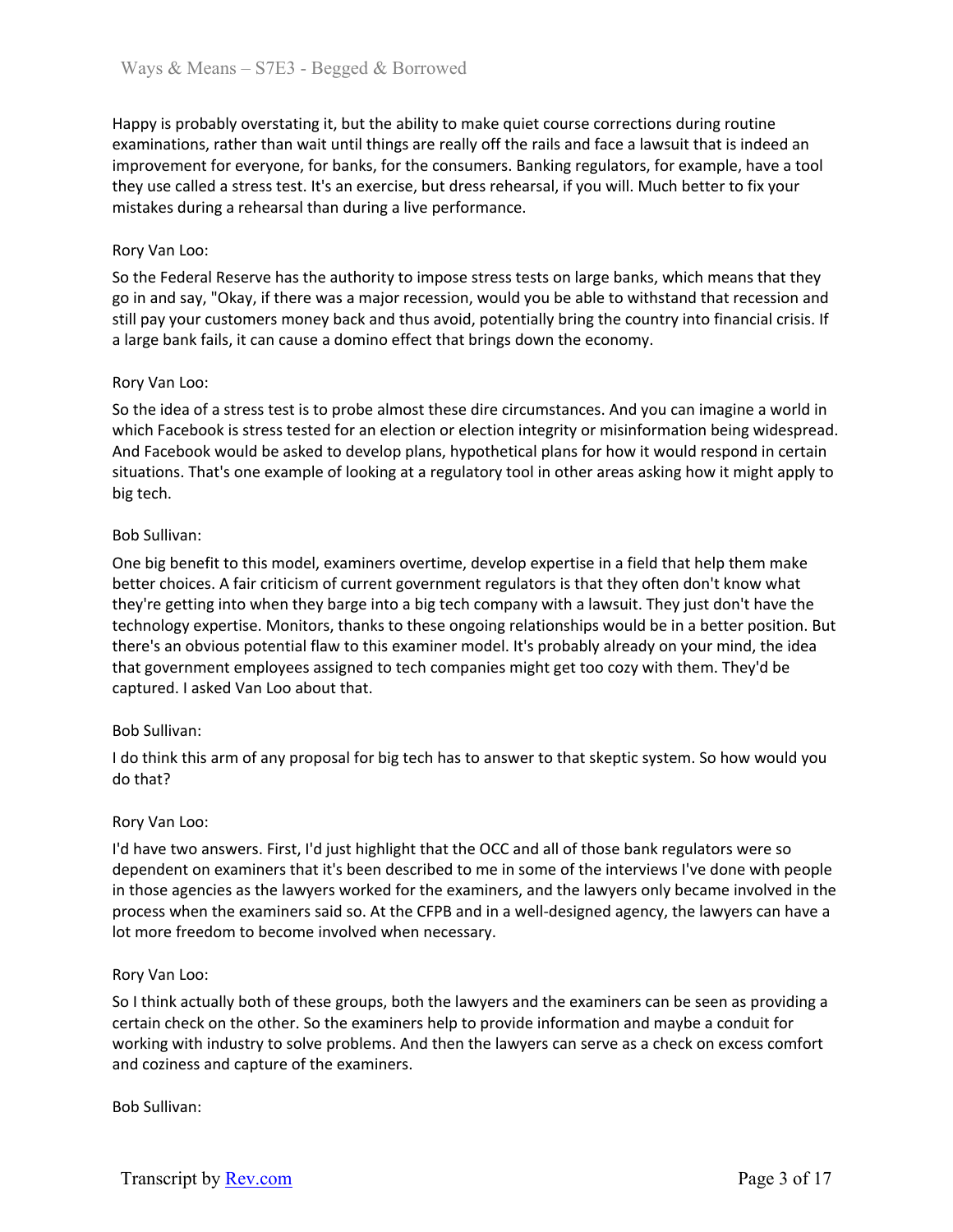So that's one way to do things. On the other hand, you've got the EPA, the Environmental Protection Agency. It has a set of special powers far beyond what the FTC or even the CFPB can do to shut down companies that pollute or to impose expensive changes in projects. What might be borrowed from how the EPA does things? Well, for starters, it created a new legal concept of natural resource abuse of social harm. "We don't really have that in tech right now," says Berkeley law professor Chris Hoofnagle. And maybe we should.

# Chris Hoofnagle:

Well, there's some nice parallels between the challenges in environmental law and in privacy. They're not all force metaphors. They break down in some ways. But what's happened in environmental law enforcement is that creation of a number of different legal innovations to deal with problems of proof and problems of harm.

# Chris Hoofnagle:

So for instance, you might have a site that's been polluted with several different toxic chemicals, and that pollution might have happened decades earlier. And there might be several different chemical companies possibly involved. From a legal standpoint, you as plaintiff bear the burden of proving pretty precisely which person contributed to the toxic release. But under environmental laws, we've basically reduced that burden and we've created systems so the plaintiff only has to show that a company released the same type of chemical, not the specific chemical, but the same type and so on.

# Chris Hoofnagle:

So there are all these different burden shifting and evidentiary tools that have been developed in environmental law that might be able to be used in privacy law. And so what does that translation look like? Well, it's actually very difficult to reconstruct how an information company has used your data.

## Chris Hoofnagle:

I'll give an example as in face recognition. Most people don't know this, but if you provide your photograph to any company, that company probably will run face recognition on it. It probably won't tell you, but it's so cheap to run facial recognition. And who knows? Maybe you could eke out some value from it, then it's done all the time. But from the plaintiff, if you're a plaintiff wronged by this, it's very difficult to tell that, that has occurred.

## Chris Hoofnagle:

So you could imagine burden shifting or different evidentiary tools that require the defendant company to be more transparent or be more truthful about its practices. One of the problems in privacy that makes it a lot like environmental law is that information practices are basically inscrutable to the average person.

## Chris Hoofnagle:

So maybe what we do is we find a solution where the plaintiff has to allege some wrongdoing and we shift the burden so that the defendant information company has to actually show its practices and explain why it is not done facial recognition or some other process. A lot of companies are already doing things like this. And in fact, many companies that are using machine learning are testing their models to ensure that there are not racially disparate impacts on their decisions based on their ML models.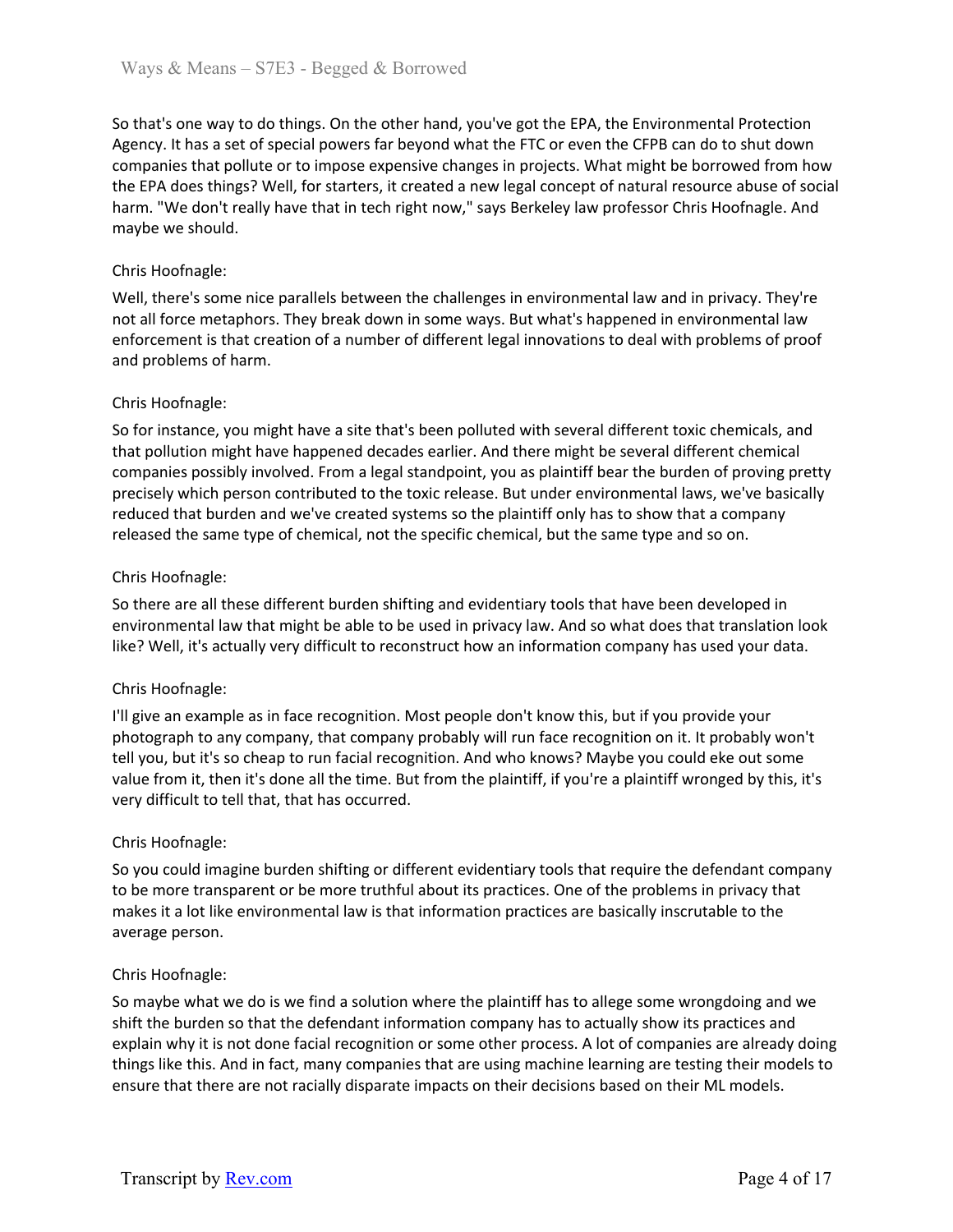# Chris Hoofnagle:

So some companies are already getting ready for this idea that they're going to face lawsuits surrounding discrimination. And so in their development process, they're thinking about how we can show what we did, show our math and show that we checked our math so that we were not discriminating against people unjustly.

## Bob Sullivan:

Rory Van Loo likes this idea too, and it fits with the idea of ongoing monitoring.

#### Rory Van Loo:

One of the things that the EPA does nicely that say that the FTC does not in regulating big tech is the EPA partners, lawyers with engineers to gather information from companies and then to problem solve side to figure out how big a problem it is and what should be done about the problem. Whereas the FTC is mostly, again, only lawyers coming in, often after the fact to fix a problem. The EPA sends in typically engineers as the first inspector really to understand what's going on. They'll then collect a report and go back and sit down with a lawyer if they have any questions about whether something is a violation of the law or what legal authority the EPA should use to address it. So that's one example of something that I think works well in, say, the EPA context.

#### Bob Sullivan:

Let's pivot quickly now to an area near and dear to my heart. I've spent a lot of time in my life working in bars and restaurants. I've even written a book about that. So I've learned a lot about the rather challenging relationship between food establishments and local health departments. But if you think about it, there are roughly 1 million restaurants in the US, 1 million. And how often do you hear about severe outbreaks of food poisoning?

#### Bob Sullivan:

Again, it's not perfect, but it works pretty well. And there's certainly a lot that can be learned from the way food inspections work. Hoofnagle thinks so too.

#### Bob Sullivan:

I'm picturing a surprise inspection of a restaurant to see whether or not there is enough detergent in the rinse for cleaning glasses, for example. Those happen. And sometimes a restaurant will get shut down after an inspection like that. Although normally what happens is the inspector says, "I'll come back tomorrow and this better be fixed." And then the restaurant is clean. How is that as a metaphor for what you're describing?

## Chris Hoofnagle:

That's great. And the way you put it, it serves the policy goal of protecting people's health. We don't have to be harshly disciplinary to achieve that goal. So the example of the leeway, some people would say, "Oh, well, the regulator is capture. The regulator is in bed with the restaurant." Ah, what you described is a regulatory experience that results in the outcome you want at pretty low cost.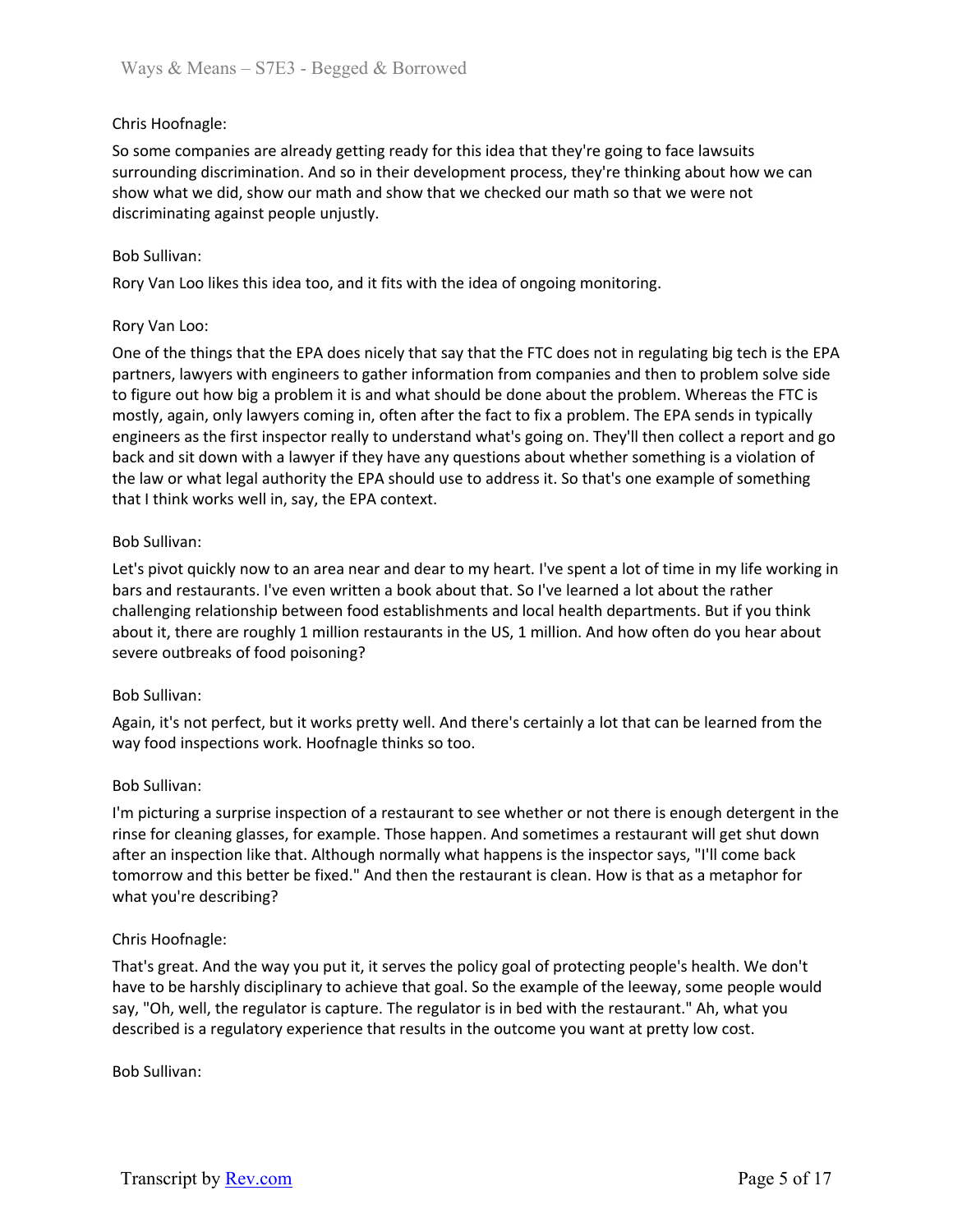Even the people who eat at the restaurant probably don't want it closed. And then we don't necessarily want Google Maps to go offline.

Chris Hoofnagle:

Exactly.

# Bob Sullivan:

Take this idea up one notch and you get the Food and Drug Administration, which regulates not just food, but also approves drugs for use in the US. We all know far more about the FDA than we used to thanks to the COVID-19 vaccine approval process. Recall that drug trials are often halted when there are just a few unpredicted adverse events on test subjects. Maybe big tech could learn something from the drug approval process, perhaps critical technology that are used on large populations should face some kind of preapproval, a test for harms before they become widespread.

# Rory Van Loo:

One of the ideas that's floated in this paper in FDA for algorithms is to require some of the higher risk algorithms to get approval before they can be released and implemented and used with billions of users, for example. With drugs, for example, the FDA requires a drug company to submit a proposal before just releasing a drug on to the population. And so then the FDA looks over the data to make sure it's safe and so on. That's probably familiar to a lot of people because that's what's happening with vaccines, for example. So the idea would be to do something similar with tech.

# Bob Sullivan:

Creation of a new government agency or new expanded powers for existing agencies will always face pushback from industry. But empowered government regulators aren't the only potential fix here. There are many other tools. Instead of David versus Goliath, one of them, I like to think of as the Godzilla versus King Kong model. Make it easier for large companies to fight each other over potential misdeeds. That's largely how things work in the advertising world, where there's a mechanism which lets advertisers cry foul against each other. Duke's David Hoffman explains how it came to be.

## David Hoffman:

It's because the advertisers all recognized that it made sense for them to have a dispute resolution mechanism where they could raise issues with each other's advertising without it necessarily involving the regulators at that point or a lawsuit at that particular point. And so the Better Business Bureau set up something called the National Advertising Division, which allowed different companies to allege that an advertisement that they'd seen by another company was misleading, false, or deceptive. That National Advertising Division then would investigate those claims and publish decisions on those which the companies could either then accept that decision, or then the issue could end up going to the Federal Trade Commission.

## David Hoffman:

I think this is the type of model that we ought to explore in the technology industry as we're starting to see different companies who are not... It's not only that individuals are impacted, but it's that the companies are impacted also. Having companies regulating each other in some fashion could be a way to provide additional resources to have more accountable organizations.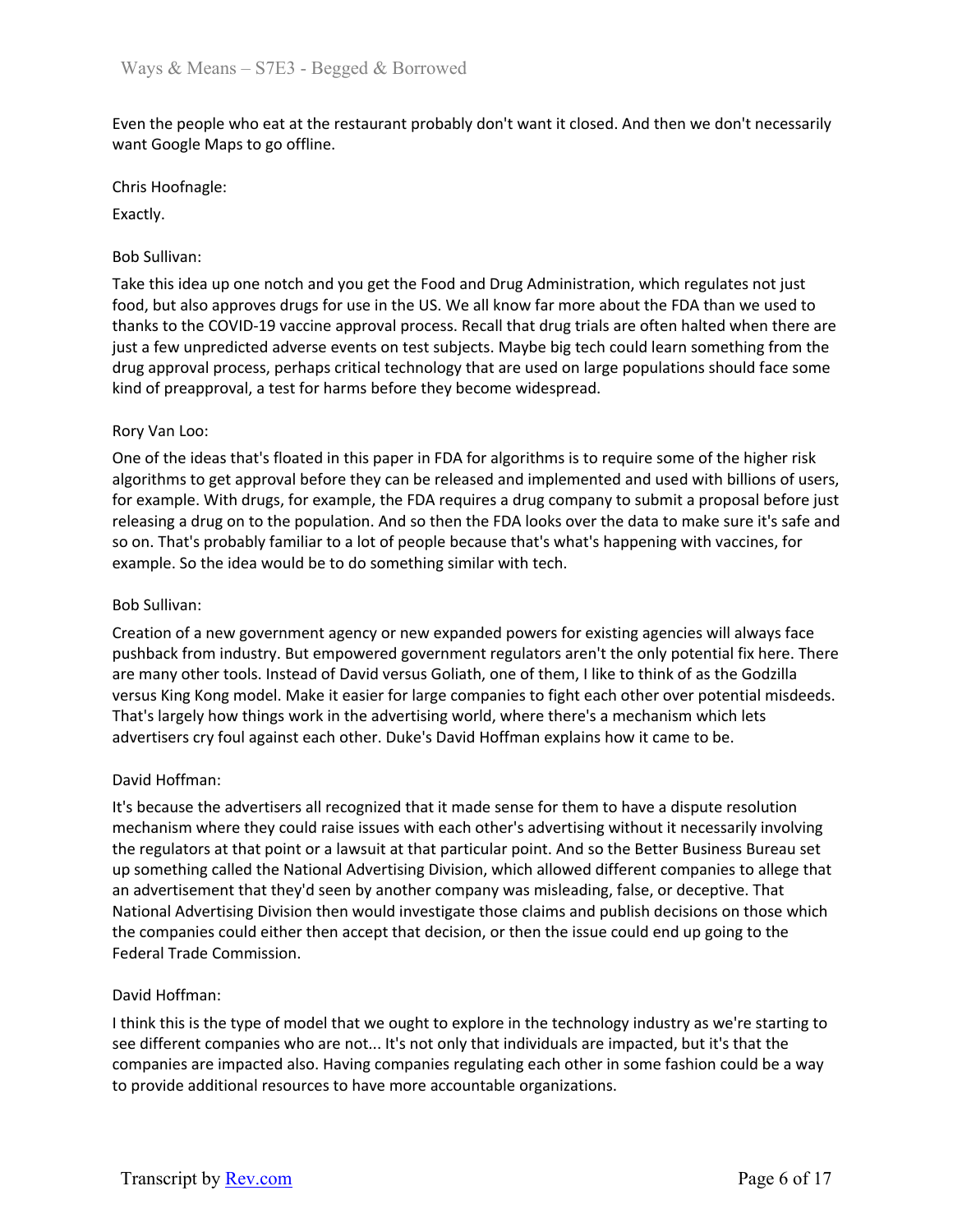# Bob Sullivan:

So they fight with each other, there's this arena where the two large entities can just duke it out themselves?

David Hoffman:

Yeah.

Bob Sullivan:

Is there a "for instance" that springs to mind?

## David Hoffman:

As an example of a place where that would be the case, I think issues where we're seeing algorithmic amplification of content that violates platforms, terms and conditions, then hate speech might be an example where one platform might say, "Look, I see this algorithmic amplification that's happening on this other platform." And it violates not only that platforms, terms and conditions, but it violates the growing industry norms around what content is going to be allowed on technology platforms.

## David Hoffman:

That's a place where government is not well positioned to come in and to tell a particular platform that, that speech should not be allowed on the platform. But where platforms could agree with each other to allow each other to be held accountable in that type of a framework where the companies are going and bringing the dispute.

## Bob Sullivan:

So there's some structure where a large social media company might drag another large social media company before this board and say, "Cut it out. You're allowing this stuff we both agree we wouldn't allow."

## David Hoffman:

I think that's absolutely right. And so you can imagine that this could happen across a number of different areas where there's content that is going up on these platforms that we don't think as a society is something that we want to see. I think another example is where we see foreign nation states impersonating other users in a way to try to influence democracy in certain countries. That's the place where it's very difficult for government to come in and actually prohibit that kind of speech and get it taken off of platforms.

## David Hoffman:

However, that would be a place where this type of mechanism where different companies could bring that to the attention of the other company and someone could in an objective way as a neutral arbiter, come up with a decision about whether that account should still exist or whether certain content should be taken on.

## Bob Sullivan:

Of course, letting corporations duke it out for the best product and the best service is theoretically the American way, the capitalism way, the market economy way. But in many portions of the economy, that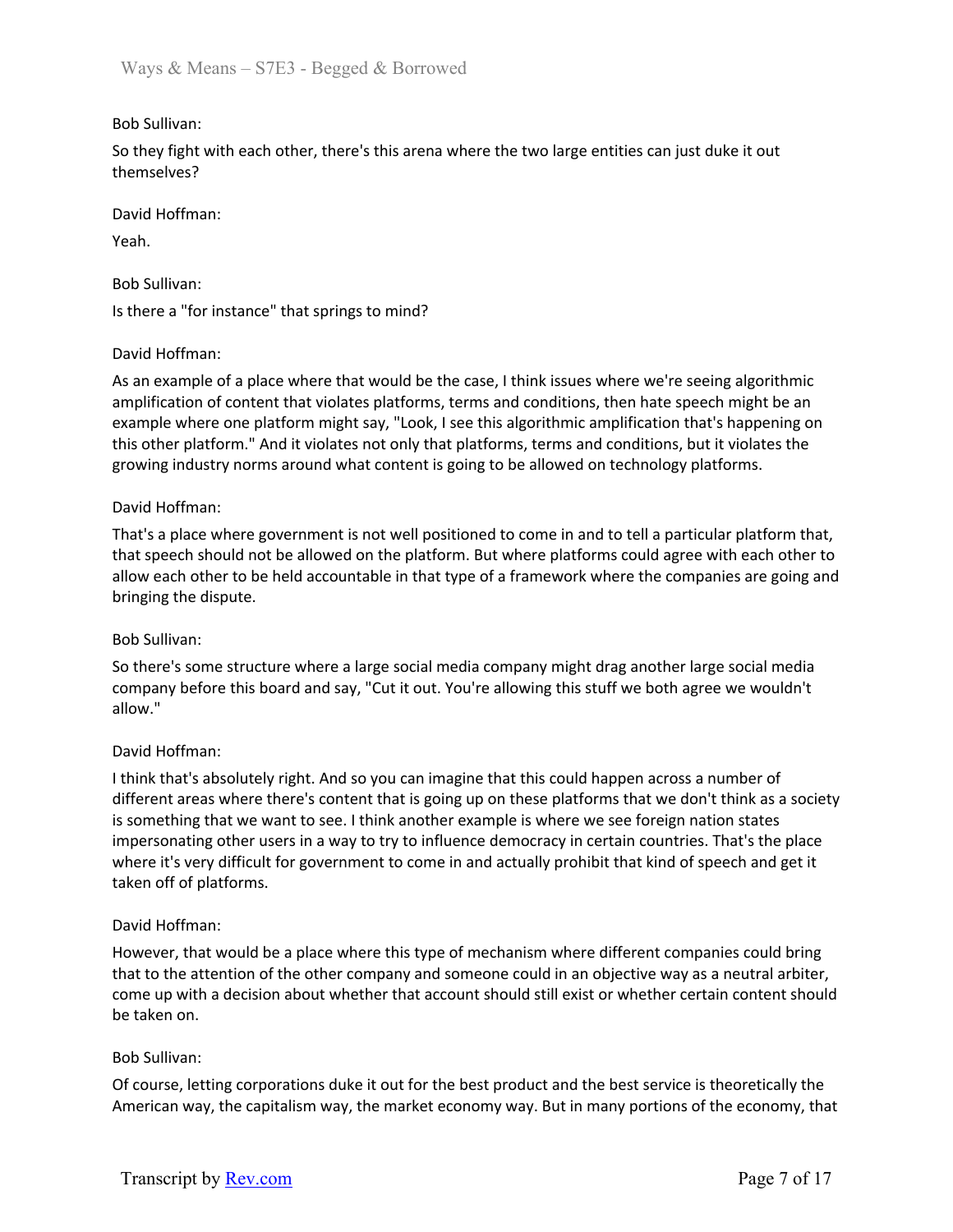kind of fair fight is a fantasy. Consumers have become used to the idea that for many products they buy, internet access for one. They have only one or two options. In that world competition isn't going to fix anything. And that's why Duke professor, Barak Richman favors an approach that enables competition.

#### Bob Sullivan:

But it's not easy. As he told us in episode one, consumers who get angry at Coke can easily switch to Pepsi, but consumers who don't like Facebook's algorithm can't so easily switch to what? But what if there were another way to create competition? Richman offers one of the more unique proposals you'll hear. I started calling it BYOA in my head. You probably know what BYOB means, bring your own booze to a restaurant.

#### Bob Sullivan:

Well, what if you could BYOA, bring your own algorithm to the Facebook platform. Kind of like you can now bring your own telephone to the phone network. I'll let Richman explain the whole idea.

#### Barak Richman:

Facebook is unlikely to lose market share because of the notion of positive externalities, the scale economies. The more people there are in a particular social network, the more valuable it is. If that's the case, then maybe the best way to create competition is to allow individuals to work on top of Facebook's platform. Maybe I can use all of my Facebook friends and I can use all of the expansiveness and the diversity of Facebook social network.

#### Barak Richman:

But instead of using Facebook's algorithm, I can purchase, or I can use another company's algorithm. Or maybe instead of using Facebook's search tools or game tools, I very happily bring on other apps and other tools on top of the Facebook platform.

#### Bob Sullivan:

Richman published a paper recently with a set of Stanford University scholars where they flush out the idea. It's something they call middleware for dominant digital platforms.

#### Barak Richman:

We were really concerned about the power of Facebook's algorithms, not because they entrenched Facebook's market power. I mean, they were probably part of the market power. They certainly helped Facebook make more money and made their market power more profitable. But we were really concerned about their algorithms because they had the capacity and have exhibited the capacity to really dominate rhetoric, dominate our national discourse. And Twitter, and also, I think Google search terms and YouTube, these are all platforms that have extraordinarily powerful algorithms.

#### Barak Richman:

They shape what we see. They shape what we think. They shape what we say. And these are all curated and shaped by private actors without really any kind of oversight. So, yes, it's true that these algorithms are designed to encourage clicks and they're designed to create money and they might have certain kinds of any competitive consequences. But our concern really is that the algorithms, control over the algorithms had enormous political and cultural power.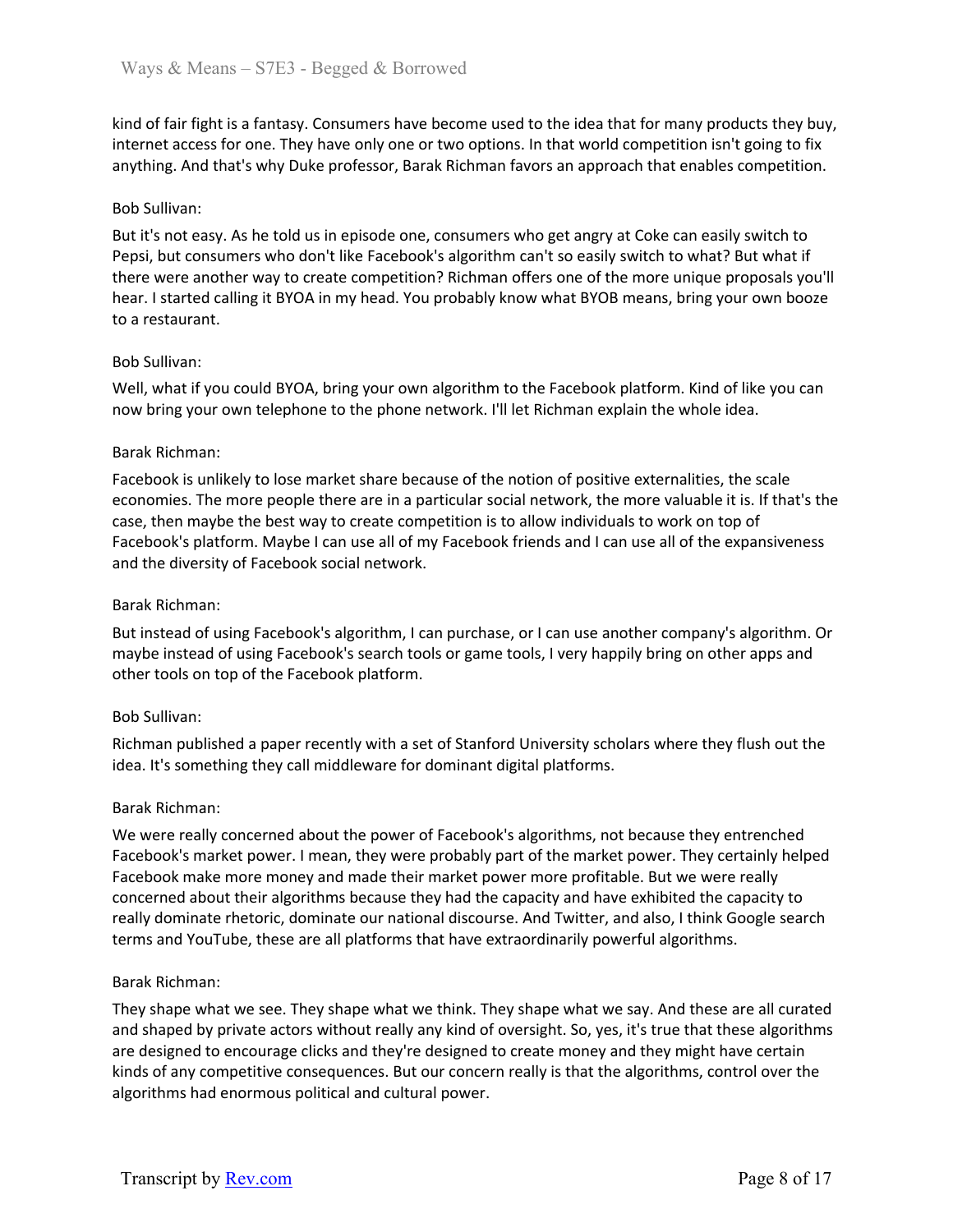## Barak Richman:

And our solution was that instead of having one algorithm that determines what everybody sees on Facebook, we need to allow individuals to bring in their own algorithms. And that is not really an antitrust remedy to a monopoly problem. It's a remedy that tries to shore up real vulnerabilities to our polity, to our system of democracy, and it's a remedy that's consistent with the First Amendment.

## Bob Sullivan:

Borrowing from the CFPB, the EPA, and the FDA, forcing companies to open their platforms to competition, none of these things are cure-alls. All of them are interesting starting points. There are plenty of other ideas. One way to make sure companies are more on the hook for what happens on their watch is to take away or at least modify their legal immunity.

#### Bob Sullivan:

Remember, in episode one, when I talked about a lawsuit against Facebook for fraud on its platform, the company threw out its get out of jail free card and its motion for dismissal. That's referencing Section 230 of the Communications Decency Act which at the moment says tech companies aren't liable for things that happen on their platforms.

#### Bob Sullivan:

David Vladeck, the former head of consumer protection at the FTC says, "Any efforts at platform accountability have to begin with a fresh look at the 1996 law."

#### David Vladeck:

I think the original sin and I think it's a serious sin was the immunity provided by Section 230. I think that was a terrible mistake by congress. I think every grant of statutory immunity to an industry has backfired. I think it's that immunity that's allowed Facebook and the other platforms to become these sort of monolithic giants that have an outside role in our economy. So I do think that Congress needs to act. I think that if we had a national privacy statute that was robust and effective and subject to robust enforcement by providing the FTC the funds that needs to do that, I think you'd see some substantial changes.

#### Bob Sullivan:

Then there's Johnny Ryan, the digital right to advocate in Ireland. He admits, fines so far haven't worked very well, but he's not sure governments around the world have really flexed their muscles enough when it comes to keeping big tech in line. It has happened and it has worked. To be blunt, fines don't work, but jail time seems to.

#### Johnny Ryan:

Well, I think fines are clearly not a particularly useful sanction. There's no harm in fining. By all means continue. But what data protection law in the EU does is it gives the power not only to levee significant fines, but much more importantly, it gives the enforcer the power to go into the business and compel that business or have a court compel the business to change how it uses data.

Johnny Ryan: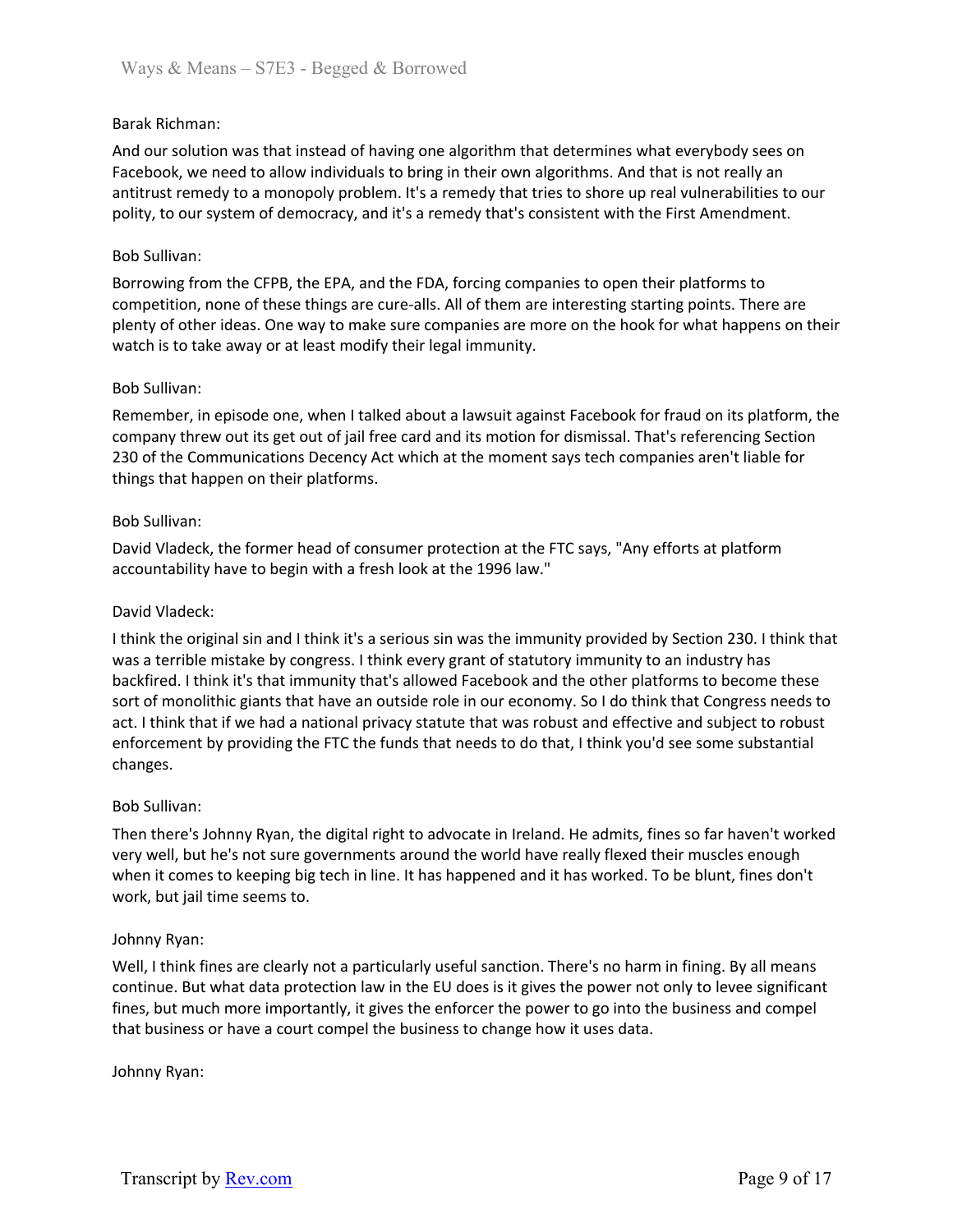For example, a court using the GDPR can tell a company, you must delete all data that you collected in this way or used in this manner. Now that would transform Facebook's fortunes. Overnight it would change it. Now, those are powers that are far more likely to be effective than a fine on its own. Let me give you the example actually of Italy.

## Johnny Ryan:

Italy had an important moment in the last year. A young girl aged 10 killed herself by accident. She had access to TikTok, which she should not have done in that jurisdiction. She was too young and by law, she wasn't allowed to be on TikTok and TikTok was not allowed to provide her with service, but it did so. On TikTok, she encountered the Blackout Challenge. Now, the Blackout Challenge is one where you record yourself on video trying to asphyxiate yourself to the point of a blackout.

## Johnny Ryan:

Unfortunately, this young girl killed herself doing the blackout challenge. And there was of course, outrage across Italy. Now its data protection law that says that TikTok should not have allowed her onto the platform. And of course, TikTok was remiss in allowing her onto the platform. What the Italian data protection authority did is it forbade TikTok from offering service in Italy for three months until it could confirm that it now knew what age people were and refused access to anyone who was under the age where they shouldn't have access.

## Bob Sullivan:

That outright ban, I teased it as a metaphorical jail term, got TikTok's attention. And the company added tools to detect user's age better in Italy. But there are those who feel like it's time tech executives who know their products are causing harm and allow it, well, they should face real jail time. Here's Duke University, professor David Hoffman again.

## David Hoffman:

The way I like to think about it is why have we not seen a platform perp walk?

#### Bob Sullivan:

What's the closest thing that we've seen so far to a platform perp walk or even a tech company executive facing jail time?

#### David Hoffman:

Frankly, I don't think we've seen anything that's been close yet because I don't think we've seen the will to move and take that step. I think we need to ask the question why that hasn't happened. We've seen lots of congressional hearings where executives come and apologize. I think we have to be asking how often do executives get to keep coming forward and apologizing before we hold them accountable the way we hold other people in society accountable when they dramatically harm other people?

#### Bob Sullivan:

"There are laws in place that would allow criminal prosecution of tech executives who lead their companies to break the law," Hoffman says.

#### David Hoffman: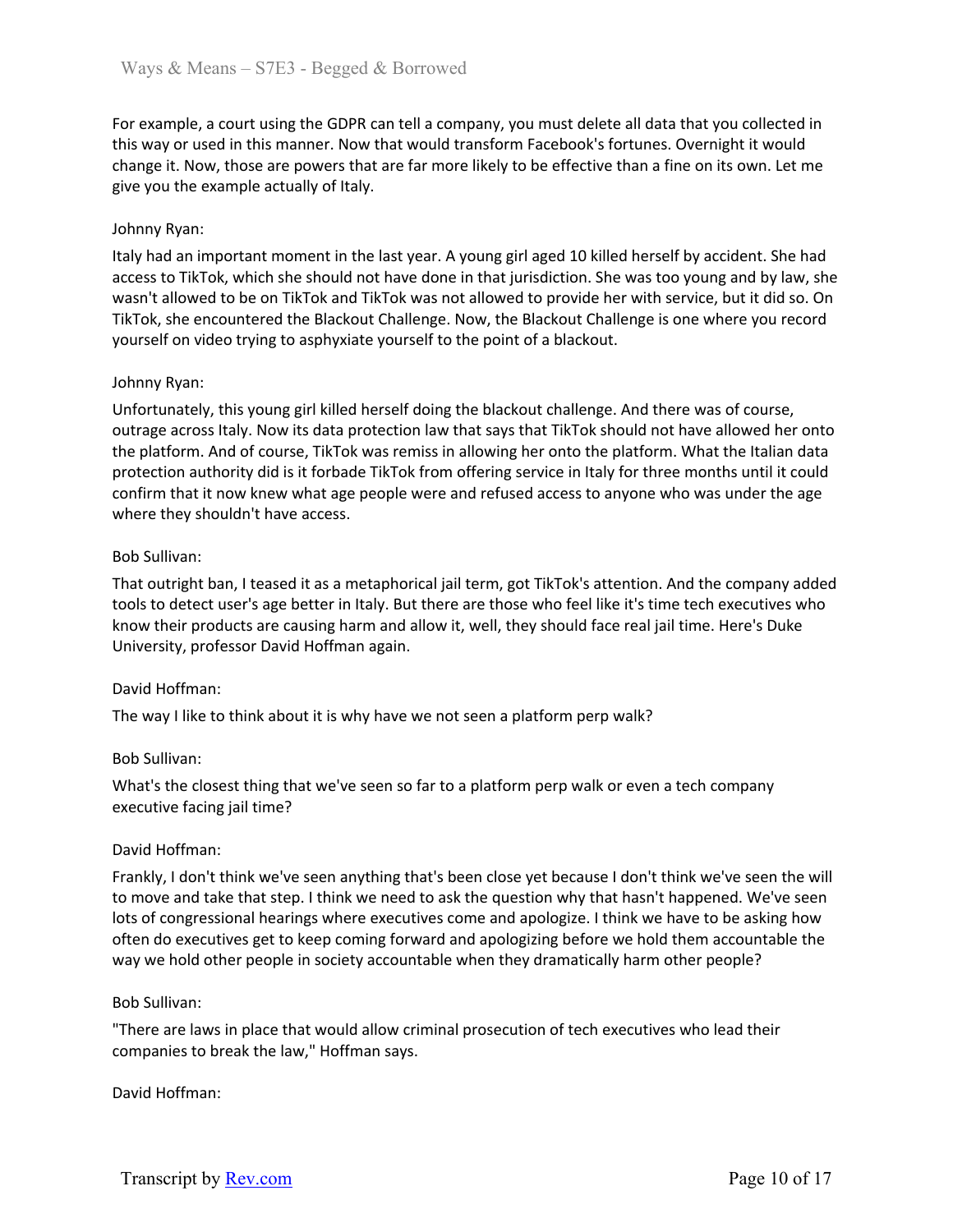Actually two different models already in federal law for this. One is called the False Statements Act. And another is called the False Claims Act. The false statements act, which applies any time you have an individual that's falsifying or concealing information or making a materially false or fictitious statement could be subject to five years in prison.

# David Hoffman:

The False Claims Act actually goes further and provides an important opportunity for whistleblowers to bring these claims that could end up in criminal violations and a platform perp walk that False Claims Act has not been applied yet to technology platforms. But we're talking now about what the models should be. And this idea of making certain that when organizations tell the government that they are going to be in compliance with existing laws, rules, and regulations, and when they do that fraudulently that they could be criminally reliable for that should be an important part of the model that people are looking at.

## David Hoffman:

And the last really important thing about the False Claims Act that I think we should learn from is it has a very important additional provision, which is what we call qui tam lawsuits. What the False Claims Act allows us for organizations to file a false claim with the government, for things like government contracting or some other claim where they're going to receive money or property from the government. Whistleblowers can file the lawsuits themselves and can receive compensation then if it's successful and it's deemed to have been a false claim.

## David Hoffman:

For example, in 2019, there was a software company, Informatica that had an employee who filed one of these claims and the employee whistleblower ended up receiving \$4 million. These qui tam lawsuits and whistleblower incentives could be a critical component of an accountability model moving forward.

## Bob Sullivan:

Once again, you hear the importance of whistleblowers. It's hard to deny the impact Francis Haugen and her whistleblower testimony had on this conversation. But yet to be seen is her impact on the future was Haugen's testimony just another congressional hearing turned TV show or will it lead to lasting change? Duke University professor, Jolynn Dellinger, thanks whistleblowers, the tech workers themselves have to be a big part of any accountability system that's already started. Before she went on TV, Haugen connected with an organization called Whistleblower Aid started by Duke graduate, John Napier Tye. Here's Dellinger.

## Jolynn Dellinger:

One thing he recommended to her was to file the complaints with the SEC because of the Dodd-Frank whistleblower protections. And so after the financial crisis, that amendment was created in part to incentivize whistleblower. And what I'm wondering is why couldn't we have a similar thing? I mean, we're facing a similar kind of crisis in the internet arena with platform accountability. And the people who have this information are employees, they're technologists.

## Jolynn Dellinger:

We have seen time and time again employees walk out of Google because of Project Maven or Facebook employees coming together to complain about something. We have people like Yael Eisenstat or Sophie Zhang, or now Haugen. We know that there are employees there that there are good people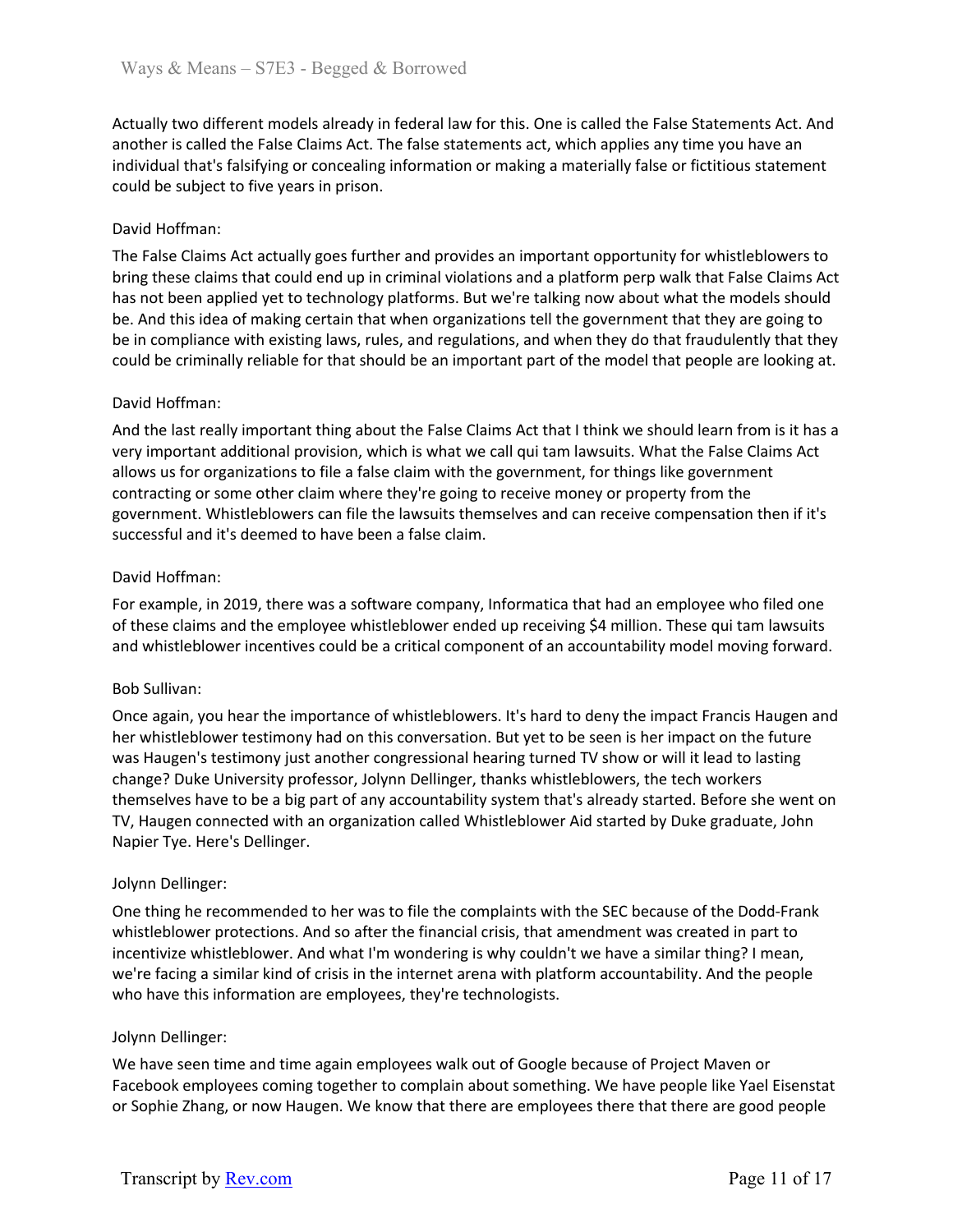working in these companies who want the best. But I'm telling you what I think we want to do is encourage all of these people in STEM, all technologists, computer scientists, and engineers to be able to find work that aligns with their values and to do that work in a positive way where they feel they have recourse, if something goes wrong. And the way it is now, there are such tremendous asymmetries of power with the companies that we're talking about.

## Bob Sullivan:

It's these voices from deep inside tech companies who can really tell us what's going on really make a difference as we try to keep big tech accountable. And as we start listening to more of these voices, as we have more of these platform accountability conversations, we should really make sure that everyone has a seat at the table. Here's friend, Cella Ochillo, the digital rights advocate and Harvard fellow we met in episode one.

# Francella Ochillo:

I think that very often it's something that happens in think tanks, in academia, in small groups of people who are tasked with thinking this through, which is why the inadvertent consequences is something that concerns me because sometimes we do need people that are in communities, that aren't in these conversations to be involved at the beginning. So when I go into these conversations, I rarely see people from groups representing people with disabilities and how they rely on technology.

# Francella Ochillo:

People who are from indigenous groups who are actually still to this day the most disconnected populations. When we think about how this affects others, those are not always the people who are centered in those ideation sessions. So that's what I'm talking about when I say it's a small group of people. And I live in Washington, DC, so I am part of that small group of people, but I'm also part of the group of people saying, "Let's make room at the table for new voices."

## Bob Sullivan:

As we're drafting the new rules of digital engagement for the 21st century for platform accountability, for regulation that even firms like Apple and Facebook have hinted, they will welcome, I asked Ochillo where such an effort might go wrong. And her answer surprised me.

## Bob Sullivan:

If we succeed at this effort, maybe there will be a new brand, a new agency in the government that's the technology platform accountability bureau, or maybe we'll have a new part of the Federal Trade Commission that's got enough money to go after tech companies. And maybe we have embedded monitors inside each of these companies that look at algorithms to make sure there's no bias. But whatever one of those solutions arise, could you imagine for listeners how it might go wrong and specifically how communities at the margins might be overlooked in that effort so that we can avoid that as we go forward?

## Francella Ochillo:

Yes. I do think there are countless ways that regulatory efforts can go wrong, creating an agency that specifically tasked with addressing this issue. Sure. There are lots of ways that this can go wrong. But look at where we are now. And I think that one thing I don't want to ignore is the cost of an action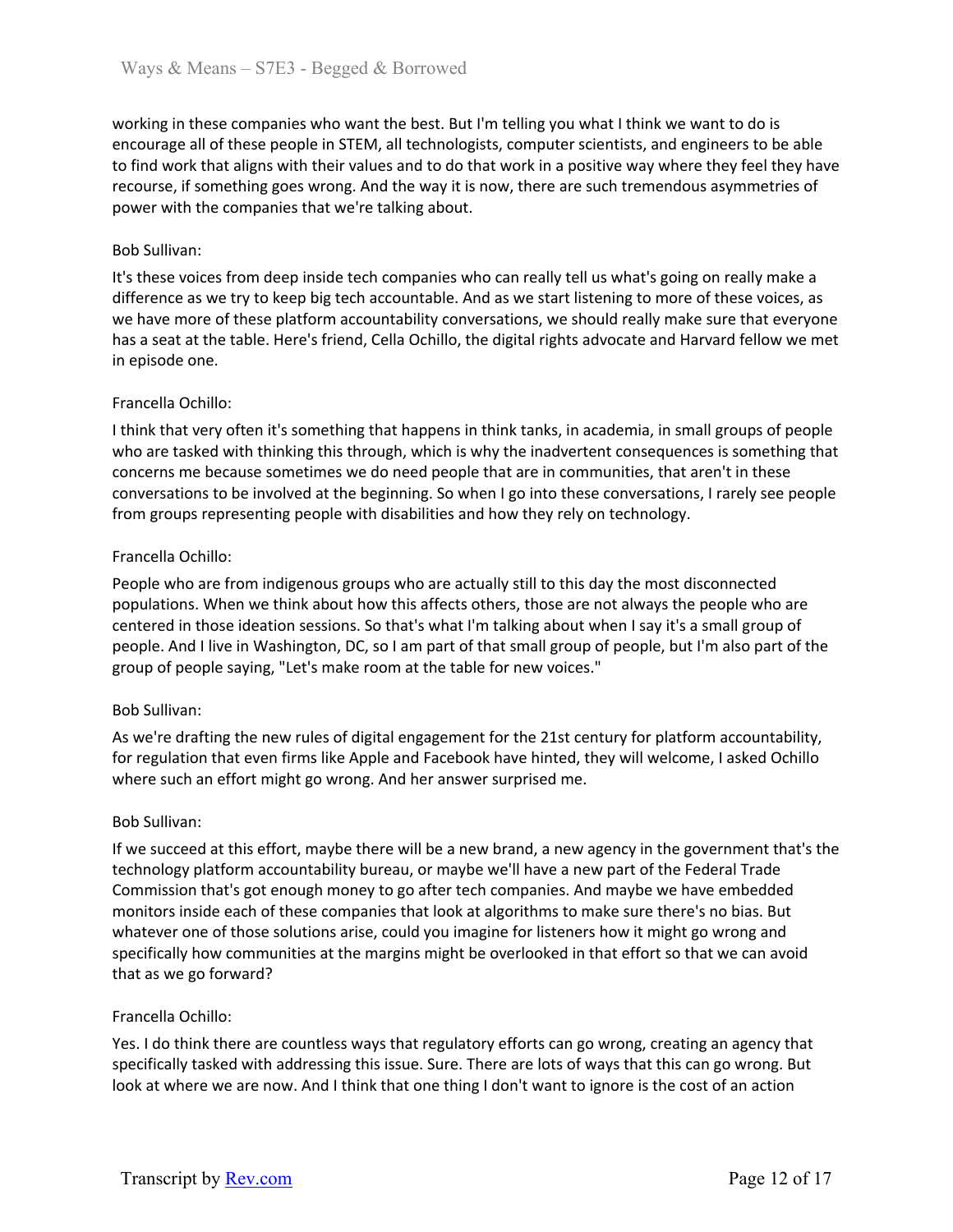because it costs us something to worry about if any move is a bad move, or if when we start, it's not going to be perfect. That's entirely possible.

## Francella Ochillo:

When I think about whether or not we're able to do this, we're the United States of America. We do hard things. And when we go back to... I point people to the example sometimes when we're talking about tech issues and broadband regulation and things like that in general, look back at when they were creating the highways back in the '50s and '60s really dreaming that up.

#### Francella Ochillo:

That was all born. It actually started as a report in Congress. They were thinking about ways to connect people to every city across the country. There was no roadmap. A lot of the roads were either dirt roads. They didn't connect one another. There was no uniform way to get all the way from the East Coast to the West Coast, but they figured out a way to do it. And they decided we're going to do it no matter what. But what was really important about that effort was not just that they decided to do something that was hard.

#### Francella Ochillo:

They didn't know how. They didn't have the money, but they said they were going to do it. The reason why that was important was because they didn't decide at the beginning that it had to be the only remedy. They wanted to have a way to get from coast to coast, but they also acknowledged that there might be other better ways to get from one city to another, that you could add things to that framework and still make it better.

## Francella Ochillo:

So I think that whatever we decide is the framework, I don't think that has to be the final framework, the final destination. It should be something that can be outfitted with complimentary things that improve the original skeleton. So I think this fear of us not getting it right is exactly where tech companies want us to be because they're making billions of dollars by the day while we're arguing about it.

#### Bob Sullivan:

Dellinger says these new rules, they're fundamental to the 21st century, just like bridges, and roads, and airports were fundamental to the 20th century.

#### Jolynn Dellinger:

I think that the way I like to describe it is just necessary infrastructure. I feel like we have an information economy. Our reality is largely digital and operating in that environment without data protection laws and without recognition of privacy interests is like operating without infrastructure. And it's dangerous. It's dangerous in ways that I think people aren't necessarily contemplating. All of this data that's floating around in this very unregulated space can be sold to a variety of entities. And I think it can be a national security concern on one level, but it can also be a concern for people in their lived lives.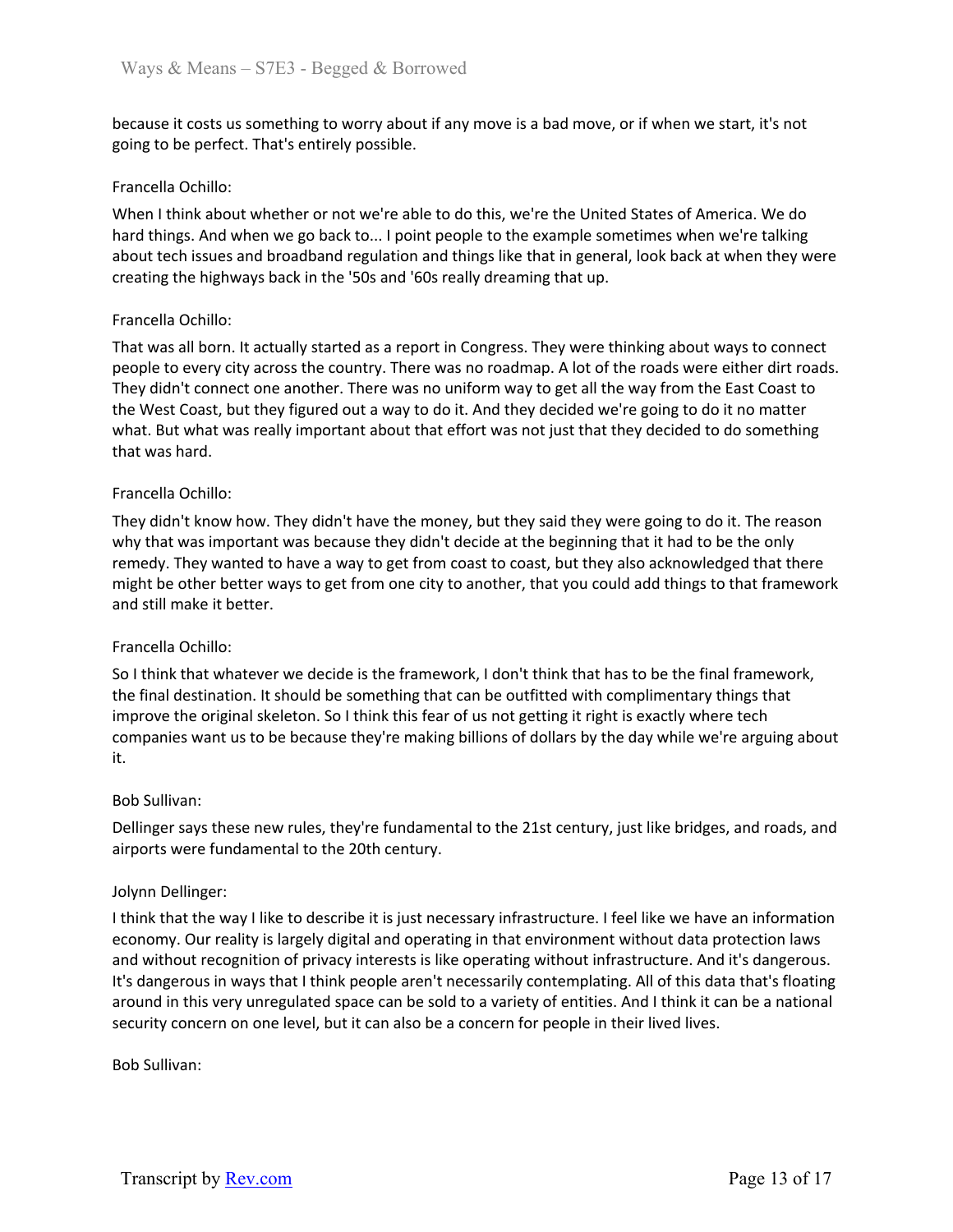And it's not going to be perfect the first time. It's okay to move fast and break things. At least that's what the tech companies often tell me. Here's Ochillo again.

## Francella Ochillo:

One thing I want us to also think about is if we're to compare what we do when we're thinking about policies and regulations to companies, companies aren't afraid to fail. They try new things. You think about the fact that it's like we're on iPhone 12 or 13. They got several bytes at this phone and we're okay with giving them a chance to prove that every single iPhone is better than the last iPhone. Right? And we're okay with that. And we're okay with saying, "Let's invest billions of dollars into some biotech firm or maybe satellite broadband. Let's invest in those things to see if they work." And we're okay if the outcome is, we got to try again. We got to do better. We're okay with that.

#### Francella Ochillo:

So I think that we should apply that same level of expectation and grace to whatever we decide on as the framework is the place to start. Because number one, it doesn't have to be perfect. And number two, it should be designed with the intent of revisiting it as tech changes and improves that we should be able to have tech regulations that also change and improve and are complimentary to the baseline system.

#### Bob Sullivan:

It doesn't have to be perfect, but we do have to get started because we've got quite a burning fire on our hands. Runaway tech firms are making all these critical decisions for our lives causing chaos in our democracies, hurting our kids with few rules to stop them or even slow them down.

#### Bob Sullivan:

But podcast host privilege here, as we wind down our project, I want to go back to Ireland where we started one more time. Despite the very imposing task at hand, Johnny Ryan is an optimist. Recall his Irish consumer advocacy group wrote a report saying the Irish Data Protection Commission,. One of the world's most important tech regulators has only issued findings in 2% of the cases brought to it. Still, he told me he's confident in his fight, confident in the lawsuits he's filed, confident that right will win out over big tech might in the end.

#### Johnny Ryan:

When I was working at PageFair, an online advertising firm, I remember the first time I read the new GDPR and there's a recital in it, Bob that gave me tingles. I think it's recital four. And it said, "The processing of personal data should serve mankind." And thought what a beautiful idea and so far it is from the reality. But it made me think of what was possible.

#### Bob Sullivan:

The processing of data should serve us all. So far it is from reality. But think of what is possible. The wonders of technology aren't just for a privileged few who control it and the decisions for democracy on what we get to see, what we get to sell, how our institutions work. These were never meant to be made by billionaire tech titans. They were meant to be made by citizens, by elected representatives accountable to those citizens. Ultimately, by all of us. Accountability, isn't a new idea. It's a rather old one. It just needs a little 21st century tender loving care, and that's where we come in.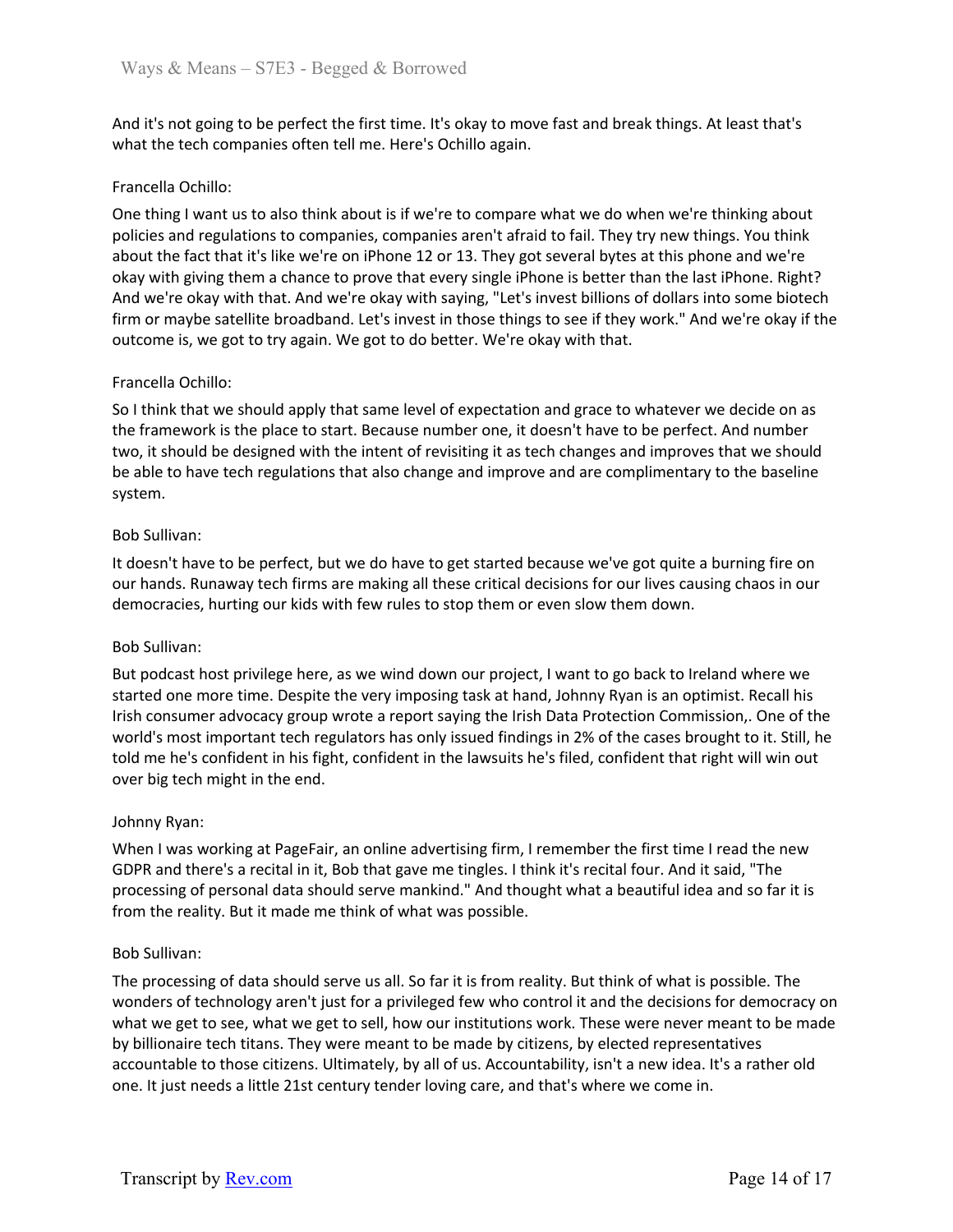# Bob Sullivan:

This podcast is just a start, a start of a really important conversation. And that conversation goes something like this. When you get mad at tech, don't just get mad, get even. Or work to get even. Get a fair fight. And that's what platform accountability is all about, a fair fight, giving David more than a lucky chance.

#### Bob Sullivan:

Thank you, Professor Hoffman.

#### David Hoffman:

Thank you.

## Bob Sullivan:

All right. David Hoffman, who you've heard throughout this podcast is the former head of privacy at Intel. And now he's a professor at Duke leading up the school's technology policy lab and its first major initiative, a project to establish big tech platform accountability. We had a bit of a director's chat after this podcast series was made.

#### Bob Sullivan:

Okay. So listening to these three episodes about how large big tech is how challenging the environment is to regulate them. Are you left hopeful or with less hope before?

#### David Hoffman:

I'm hopeful by nature. I think the thing that makes me particularly hopeful here is I know that the current situation is not working for companies. It's not working for individuals and it's not working for governments. So in that type of environment, everyone has something that they stand to gain from putting a new framework and putting something else in place. And so this is a great place as an academic to be able to come in and say, "Look, there are other industries that have already gone through this. Let's learn from those and actually adopt something that could work here."

## Bob Sullivan:

Okay. So what could work? How do we fix big tech?

#### David Hoffman:

First, there needs to be an opportunity for individuals who are being impacted by these decisions the technology platforms are making to be able to understand why they're being impacted in a certain way, and to be able to dispute that and understand that some neutral arbiter who actually has the right information and has the ability to look at the situation has come to an objective decision on that. That's the first item. The second item is right now in the technology industry, we operate under a framework where we wait until bad things happen and then regulators who have limited authority and resources move to try to start some sort of an enforcement action when they don't have near enough resources to be able to follow through in a full dispute in that type of enforcement action.

## David Hoffman: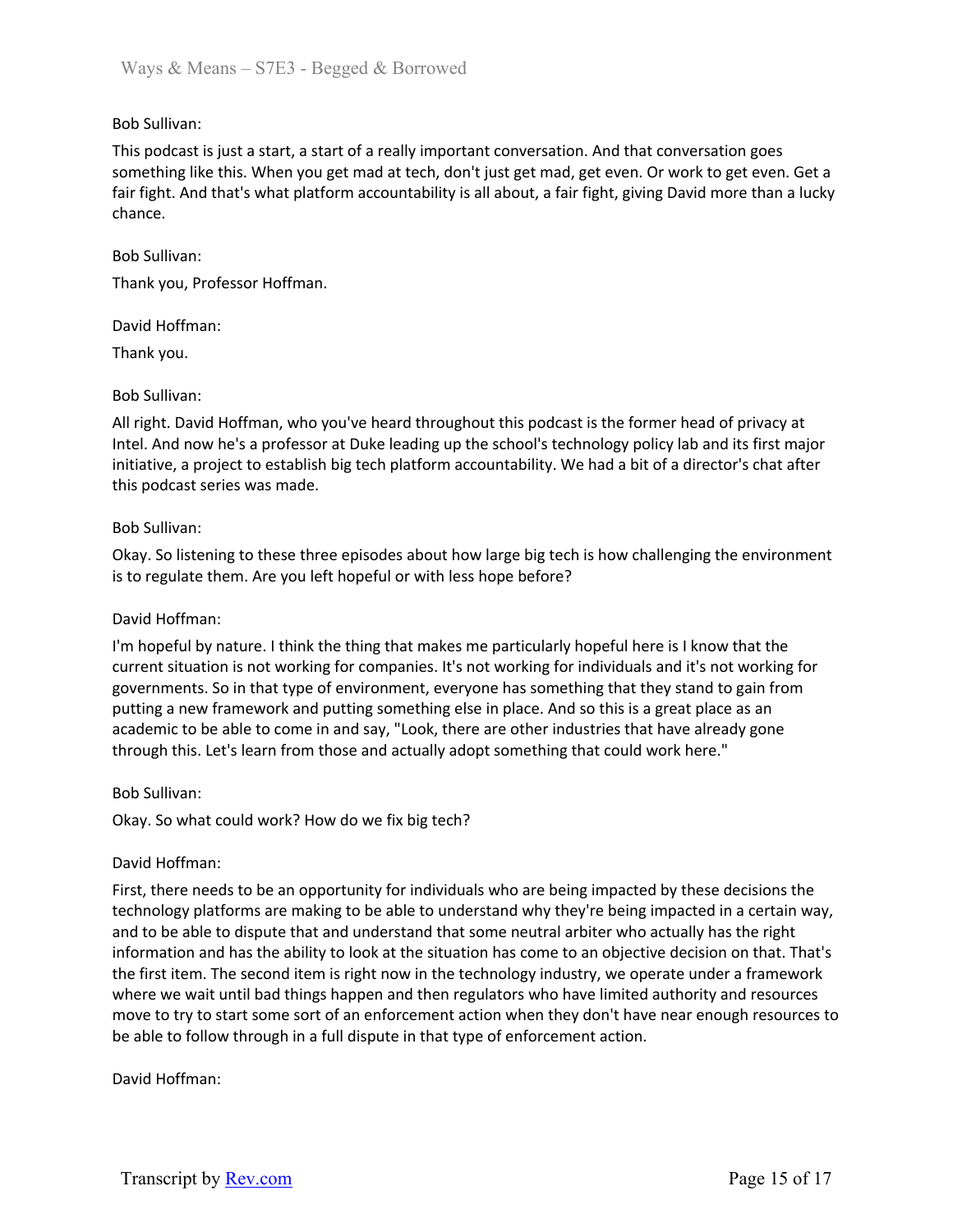There are other industries that use something that are more what we would call supervision and monitoring structures where instead of waiting for something to go wrong that you try to use almost preventative medicine to make sure that something doesn't go wrong by having someone there to make sure that the processes that are being employed by the company are appropriate to avoid those bad things.

## Bob Sullivan:

So two suggestions, ongoing monitoring and some sort of dispute resolution that involves a third party. Is that right?

## David Hoffman:

That's right.

## Bob Sullivan:

What is Duke actually doing? I mean, what's the next step after this podcast? What does it mean to create a platform accountability project?

## David Hoffman:

So we're continuing to do research and then we will be making recommendations of what we think better frameworks would be for governments being able to hold companies accountable and better frameworks for companies to be able to demonstrate to governments that they'll be accountable. And then we're going to be looking to convene events with policy stakeholders, regulators, representatives from the platforms and have discussions about what of those recommendations could be implemented.

## David Hoffman:

Technology platforms are impacting democracy and countries all around the world. And they are not accountable to individuals and they're not accountable to the governments of those countries. We want to explore frameworks that can be put in place so that those types of activities by technology platforms do have the opportunity of being held accountable by the governments and by individuals. And what that will do is it will allow a clearer way for those companies who really want to demonstrate that they are accountable.

## David Hoffman:

To be able to do that and to reap the benefits from having those processes and procedures, to be able to provide those protections to not impact democracy in that way. That's what we're going to be doing at Duke. We're doing research into those frameworks and how to advance them. And we're really excited about the potential.

## Bob Sullivan:

And incoming Duke students and Duke staff can participate in this.

## David Hoffman:

Absolutely. We've got a number of students working on the project right now and can always use more. So anybody who's interested should get in touch with us and should file applications to join. One of the unique things that we can do at Duke is bring students together from different disciplines. We have